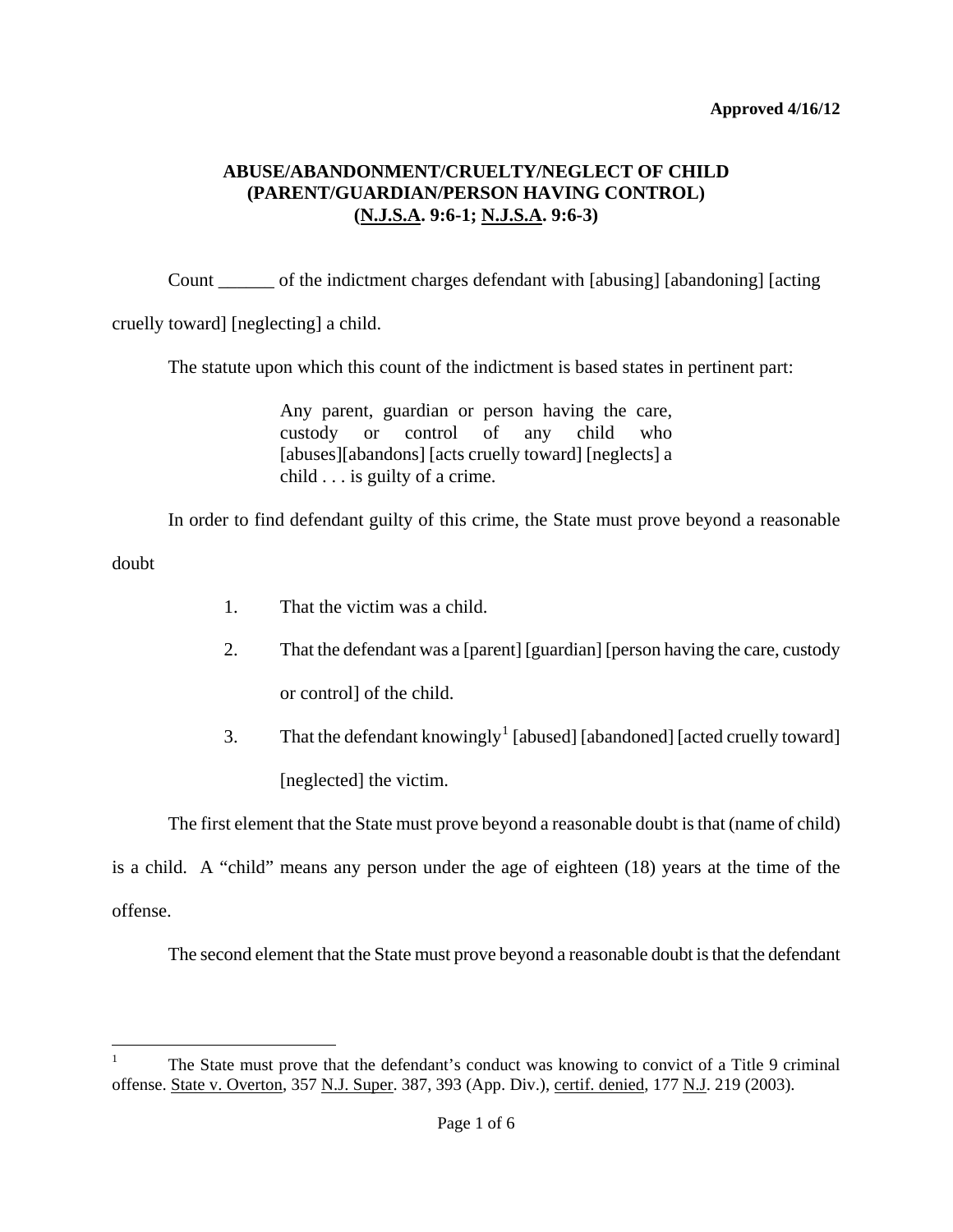was a [parent] [guardian]<sup>[2](#page-0-1)</sup> [person having the care, custody or control] of (name of child). **[CHOOSE APPROPRIATE]** [Parent includes natural parent,<sup>[3](#page-1-0)</sup> stepfather and stepmother, adoptive or resource family parent] [The person having the care, custody and control of any child means any person who has assumed the care of a child, or any person with whom the child is living at the time the offense is committed, including a teacher, employee or volunteer, whether compensated or uncompensated, of an institution<sup>[4](#page-1-1)</sup> who is responsible for the child's welfare, and a person who legally or voluntarily assumes the care, custody, maintenance or support of the child] [any other staff person of an institution regardless of whether or not the person is responsible for the care or supervision of the child] [a teaching staff member or other employee whether compensated or uncompensated of a day school<sup>[5](#page-1-2)</sup>].

# **[CHOOSE APPROPRIATE THIRD ELEMENT]**

The third element that the State must prove beyond a reasonable doubt is that defendant knowingly abused (name of child) by **[choose appropriate[6](#page-1-3) ]**

- (a) disposing of (his/her) custody contrary to law.
- (b) employing or permitting (him/her) to be employed in any vocation or employment injurious to (his/her) health or dangerous to (his/her) life or limb, or contrary to the

i<br>Li

<sup>2</sup> N.J.S.A. 9:6-2 defines parent and custodian but does not define guardian. N.J.S.A. 9:6-8.21 defines "parent or guardian" as a natural parent, adoptive parent, resource family parent, stepparent, paramour of any parent, any person who has assumed responsibility for the care, custody or control of a child or any person upon whom there is a legal duty for the care, custody or control of a child.

<sup>3</sup> N.J.S.A. 9:2-13(f).

<span id="page-1-1"></span><span id="page-1-0"></span><sup>4</sup> Institution means a public or private facility in the State which provides children with out of home care, supervision or maintenance. Institution includes, but is not limited to, a correctional facility, detention facility, treatment facility, day care center, residential school, shelter and hospital. N.J.S.A. 9:6-8.21.

<span id="page-1-4"></span><span id="page-1-3"></span><span id="page-1-2"></span><sup>5</sup> Day school means a public or private school which provides general or special education services to day students in grades kindergarten through 12. N.J.S.A. 9:6-8.21h. It does not include a residential facility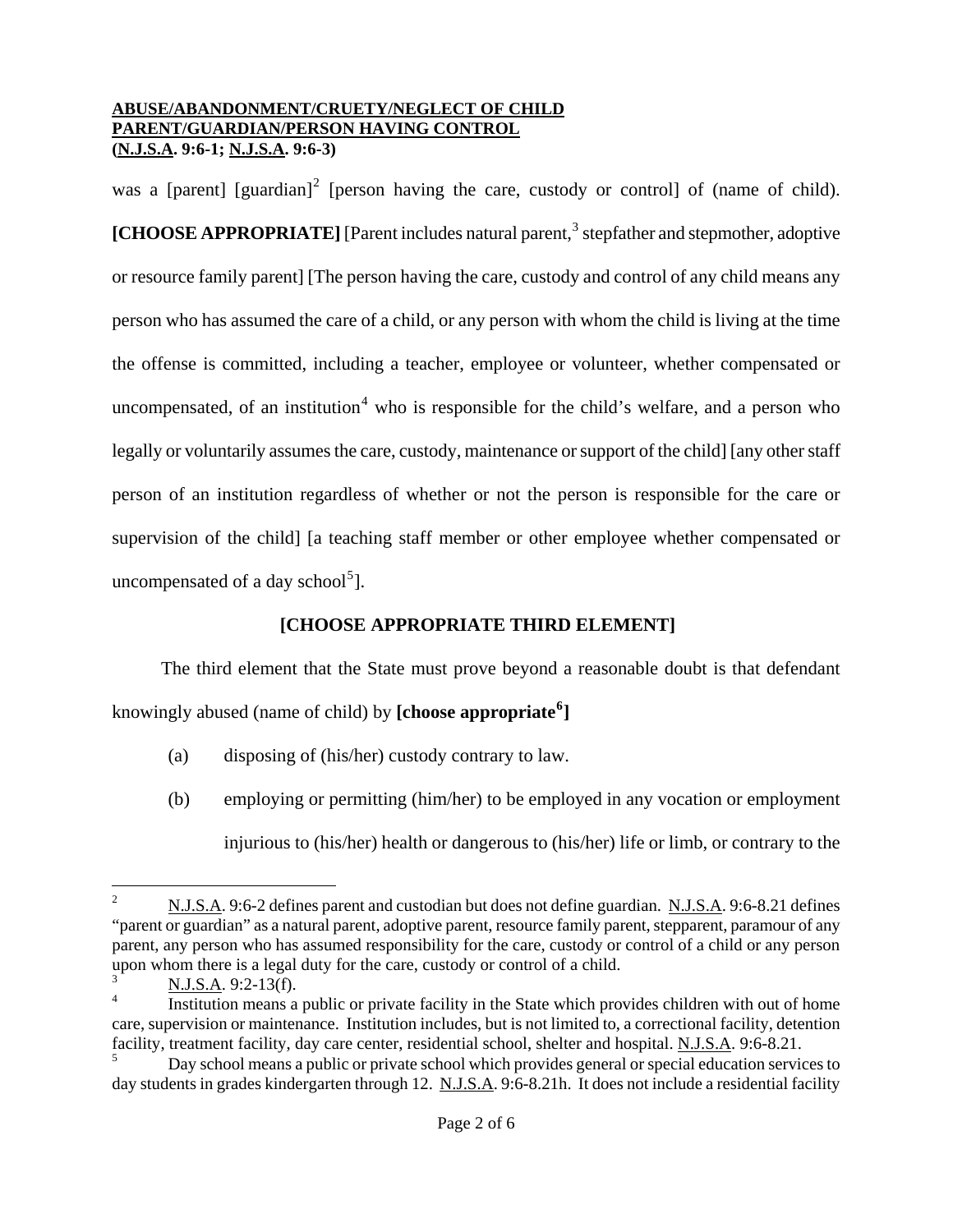laws of New Jersey.

- (c) employing or permitting (him/her) to be employed in any occupation, employment or vocation dangerous to the morals of the child.
- (d) habitually using, in the hearing of (name of child) profane, indecent or obscene language.
- (e) performing any indecent, immoral or unlawful act or deed in the presence of (name of child) that may tend to debauch or endanger or degrade the morals of (name of child).
- (f) permitting or allowing any other person to perform any indecent, immoral or unlawful act or deed in the presence of (name of child) that may tend to debauch or endanger or degrade the morals of (name of child).
- (g) using excessive physical restraint on (name of child) under circumstances which did not indicate that (name of child)'s behavior was harmful to (himself/herself), others or property.
- (h) in an institution, isolating (name of child) from ordinary social contact under circumstances which indicate emotional or social deprivation.

# **OR**

The third element that the State must prove beyond a reasonable doubt is that defendant knowingly abandoned (name of child) by **(choose appropriate[7](#page-1-4) )**

(a) forsaking (him/her).

<span id="page-2-0"></span>i which provides 24 hour care.  $\underline{Id}$ .<br>
See N.J.S.A. 9:6-1.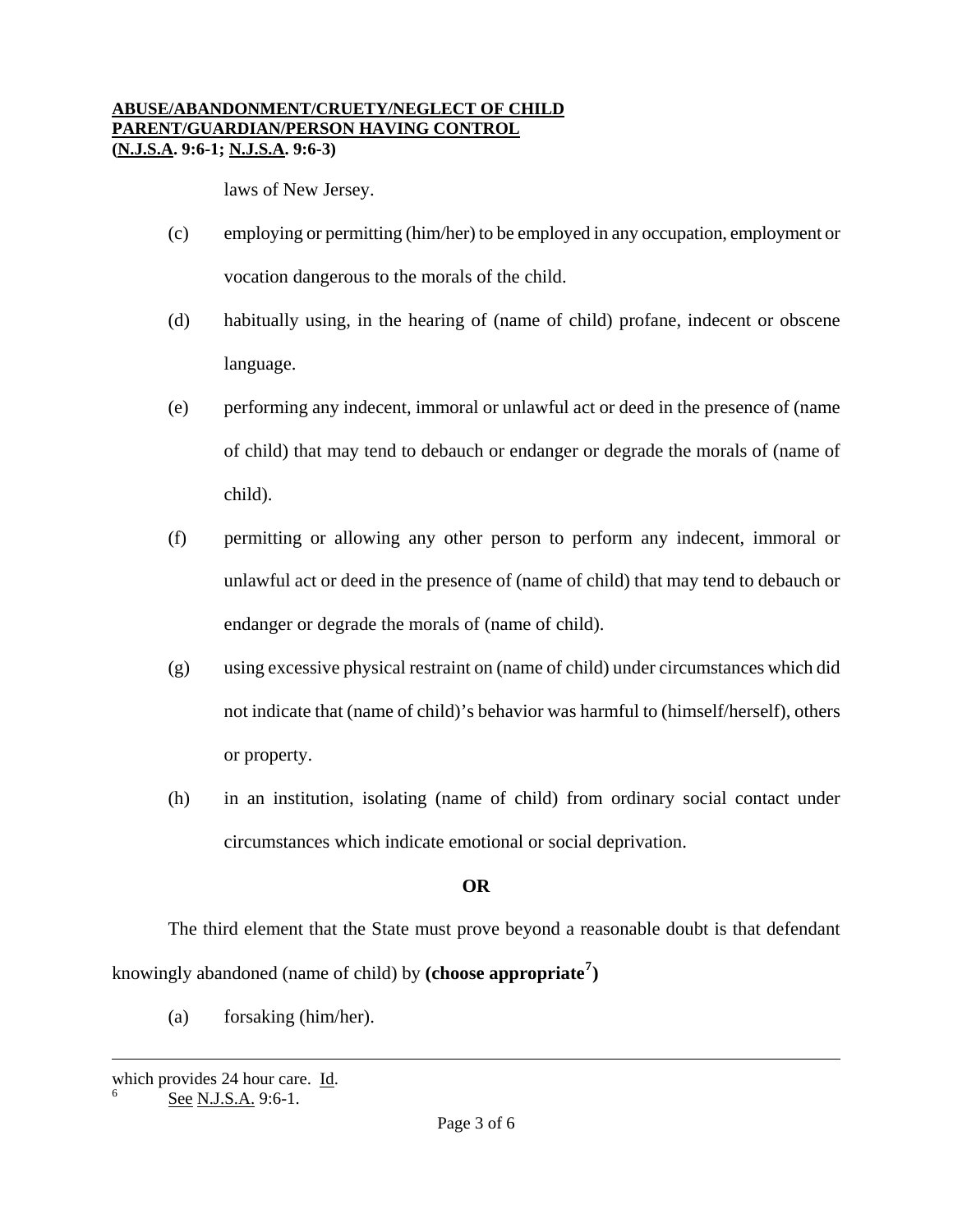- (b) failing to care for and keep the control and custody of (name of child) so that (he/she) was exposed to physical or moral risk without proper and sufficient protection.
- (c) failing to care for and keep the control and custody of (name of child) so that (he/she) was liable to be supported and maintained at the expense of the public or by child caring societies or private persons not legally chargeable with (his/her) care, custody and control.

# **OR**

The third element that the State must prove beyond a reasonable doubt is that defendant knowingly committed an act of cruelty against (name of child) by **(choose appropriate[8](#page-2-0) )**

- (a) inflicting on (him/her) unnecessarily severe corporal punishment.
- (b) inflicting on (him/her) unnecessary suffering or pain, either mental or physical.
- (c) habitually tormenting, vexing, or afflicting (him/her).
- (d) committing any act of omission or commission whereby unnecessary pain and suffering, whether mental or physical, was caused or permitted to be inflicted on (him/her).
- (e) exposing (him/her) to unnecessary hardship, fatigue or mental or physical strains that might tend to injure (his/her) health or physical or moral well being.

# **OR**

The third element that the State must prove beyond a reasonable doubt is that defendant

 $\overline{\phantom{0}}$ 

 $\frac{7}{8}$  See N.J.S.A. 9:6-1.

<span id="page-3-0"></span>See N.J.S.A. 9:6-1.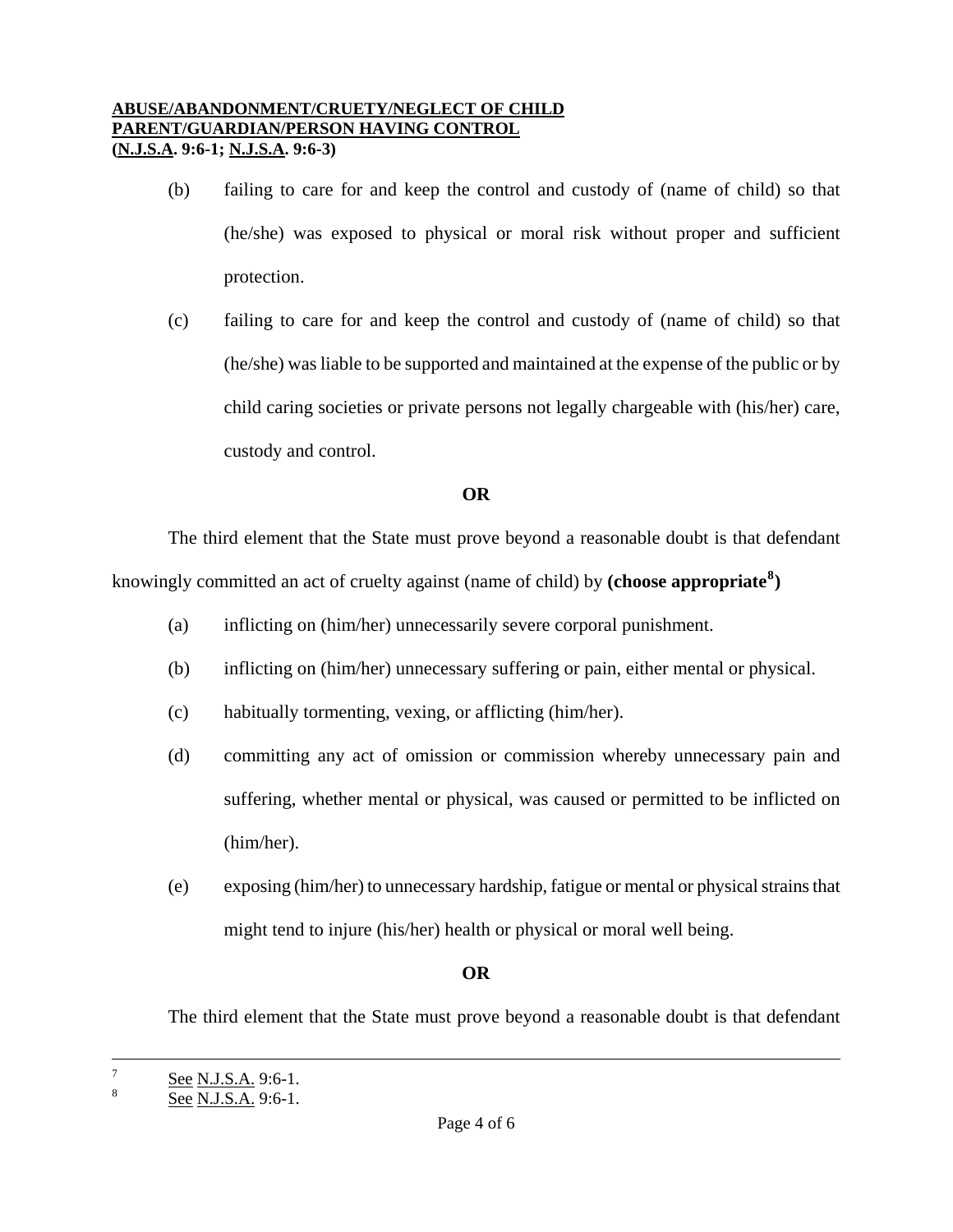knowingly neglected (name of child) by **(choose appropriate[9](#page-3-0) )** 

- (a) failing to provide (him/her) with proper and sufficient food, clothing, maintenance, regular school education as required by law, medical attendance or surgical treatment, and a clean and proper home.
- (b) failing to do or permit to be done any act necessary for (his/her) physical or moral well being.
- (c) continuing to permit (his/her) continued inappropriate placement in an institution, with the knowledge that the placement has resulted and may continue to result in harm to (his/her) mental or physical well being.

A person acts knowingly with respect to the nature of his/her conduct or the attendant circumstances if he/she is aware that the conduct is of that nature or that such circumstances exist or the person is aware of a high probability of their existence. A person acts knowingly with respect to a result of the conduct if he/she is aware that it is practically certain that the conduct will cause such a result. "Knowing," "with knowledge," or equivalent terms have the same meaning.

Knowledge is a condition of the mind. It cannot be seen. It can only be determined by inferences from defendant's conduct, words or acts. A state of mind is rarely susceptible of direct proof but must ordinarily be inferred from the facts. Therefore, it is not necessary that the State produce witnesses to testify that an accused said that he/she had a certain state of mind when he/she did a particular thing.

It is within your power to find that such proof has been furnished beyond a reasonable doubt

i

<sup>&</sup>lt;sup>9</sup> See N.J.S.A. 9:6-1.